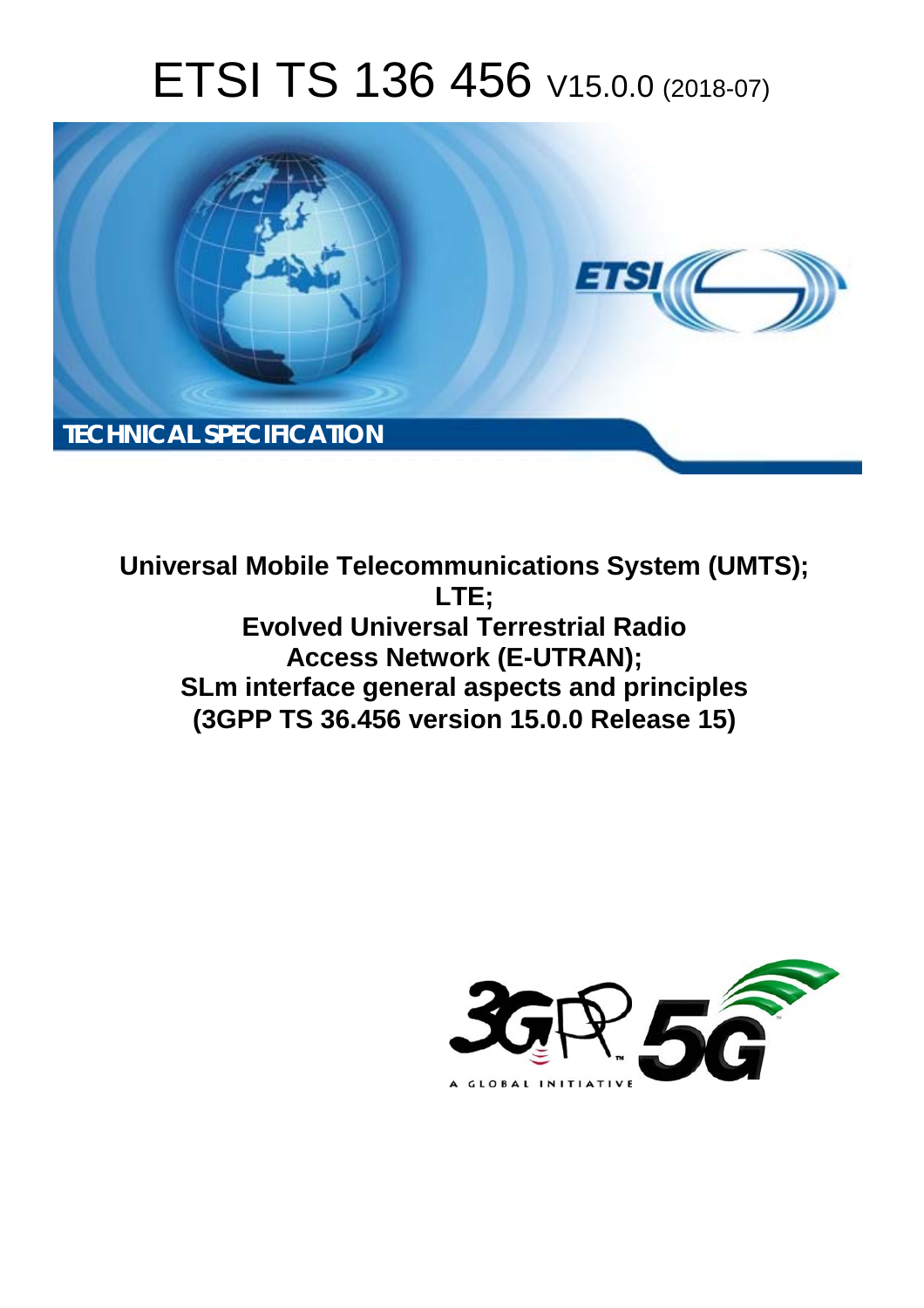Reference RTS/TSGR-0336456vf00

> Keywords LTE,UMTS

#### *ETSI*

#### 650 Route des Lucioles F-06921 Sophia Antipolis Cedex - FRANCE

Tel.: +33 4 92 94 42 00 Fax: +33 4 93 65 47 16

Siret N° 348 623 562 00017 - NAF 742 C Association à but non lucratif enregistrée à la Sous-Préfecture de Grasse (06) N° 7803/88

#### *Important notice*

The present document can be downloaded from: <http://www.etsi.org/standards-search>

The present document may be made available in electronic versions and/or in print. The content of any electronic and/or print versions of the present document shall not be modified without the prior written authorization of ETSI. In case of any existing or perceived difference in contents between such versions and/or in print, the only prevailing document is the print of the Portable Document Format (PDF) version kept on a specific network drive within ETSI Secretariat.

Users of the present document should be aware that the document may be subject to revision or change of status. Information on the current status of this and other ETSI documents is available at <https://portal.etsi.org/TB/ETSIDeliverableStatus.aspx>

If you find errors in the present document, please send your comment to one of the following services: <https://portal.etsi.org/People/CommiteeSupportStaff.aspx>

#### *Copyright Notification*

No part may be reproduced or utilized in any form or by any means, electronic or mechanical, including photocopying and microfilm except as authorized by written permission of ETSI. The content of the PDF version shall not be modified without the written authorization of ETSI. The copyright and the foregoing restriction extend to reproduction in all media.

> © ETSI 2018. All rights reserved.

**DECT**TM, **PLUGTESTS**TM, **UMTS**TM and the ETSI logo are trademarks of ETSI registered for the benefit of its Members. **3GPP**TM and **LTE**TM are trademarks of ETSI registered for the benefit of its Members and of the 3GPP Organizational Partners. **oneM2M** logo is protected for the benefit of its Members.

**GSM**® and the GSM logo are trademarks registered and owned by the GSM Association.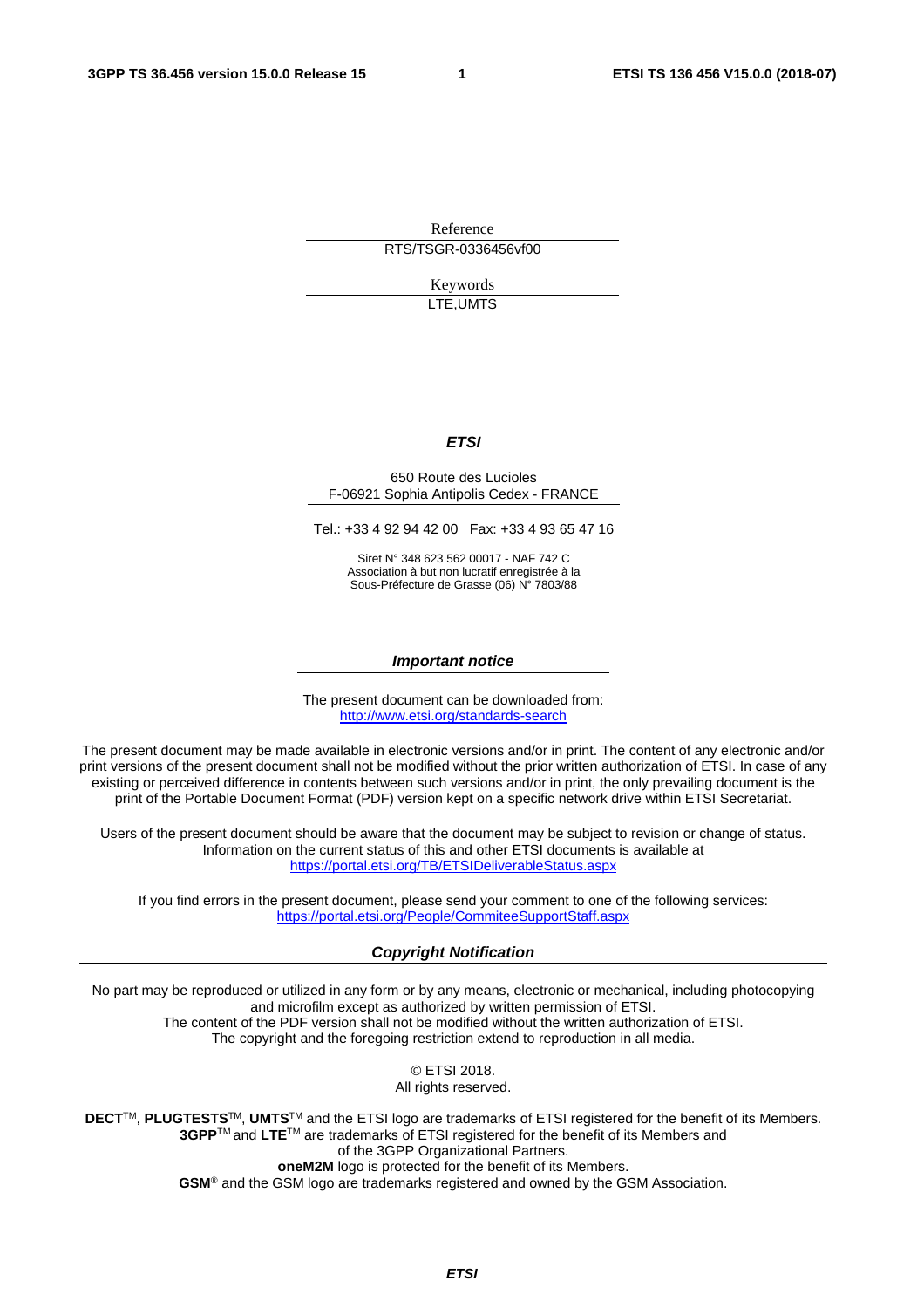### Intellectual Property Rights

#### Essential patents

IPRs essential or potentially essential to normative deliverables may have been declared to ETSI. The information pertaining to these essential IPRs, if any, is publicly available for **ETSI members and non-members**, and can be found in ETSI SR 000 314: *"Intellectual Property Rights (IPRs); Essential, or potentially Essential, IPRs notified to ETSI in respect of ETSI standards"*, which is available from the ETSI Secretariat. Latest updates are available on the ETSI Web server ([https://ipr.etsi.org/\)](https://ipr.etsi.org/).

Pursuant to the ETSI IPR Policy, no investigation, including IPR searches, has been carried out by ETSI. No guarantee can be given as to the existence of other IPRs not referenced in ETSI SR 000 314 (or the updates on the ETSI Web server) which are, or may be, or may become, essential to the present document.

#### **Trademarks**

The present document may include trademarks and/or tradenames which are asserted and/or registered by their owners. ETSI claims no ownership of these except for any which are indicated as being the property of ETSI, and conveys no right to use or reproduce any trademark and/or tradename. Mention of those trademarks in the present document does not constitute an endorsement by ETSI of products, services or organizations associated with those trademarks.

### Foreword

This Technical Specification (TS) has been produced by ETSI 3rd Generation Partnership Project (3GPP).

The present document may refer to technical specifications or reports using their 3GPP identities, UMTS identities or GSM identities. These should be interpreted as being references to the corresponding ETSI deliverables.

The cross reference between GSM, UMTS, 3GPP and ETSI identities can be found under [http://webapp.etsi.org/key/queryform.asp.](http://webapp.etsi.org/key/queryform.asp)

### Modal verbs terminology

In the present document "**shall**", "**shall not**", "**should**", "**should not**", "**may**", "**need not**", "**will**", "**will not**", "**can**" and "**cannot**" are to be interpreted as described in clause 3.2 of the [ETSI Drafting Rules](https://portal.etsi.org/Services/editHelp!/Howtostart/ETSIDraftingRules.aspx) (Verbal forms for the expression of provisions).

"**must**" and "**must not**" are **NOT** allowed in ETSI deliverables except when used in direct citation.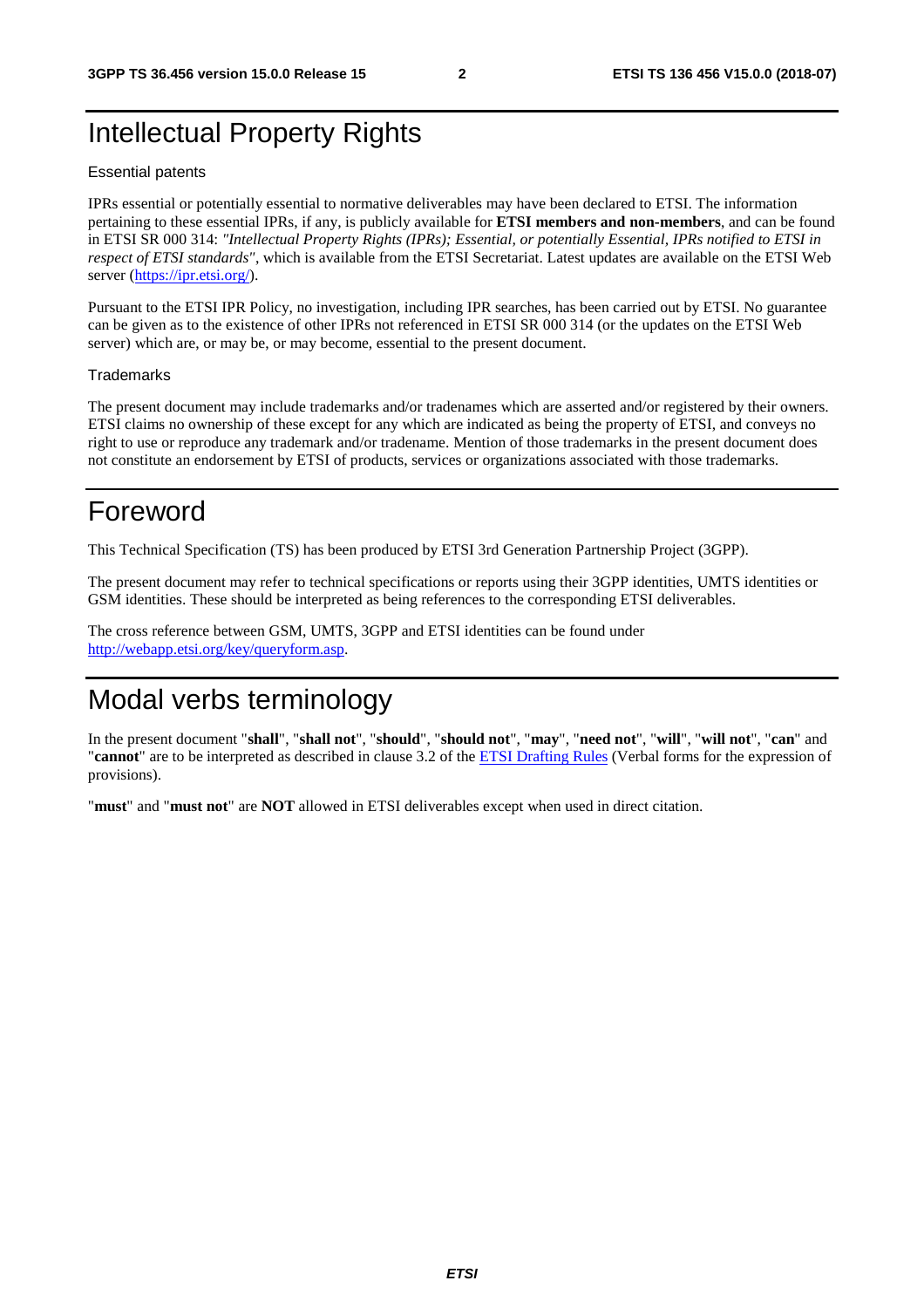$\mathbf{3}$ 

## Contents

| -1                                  |                               |  |
|-------------------------------------|-------------------------------|--|
| $\overline{2}$                      |                               |  |
| 3<br>3.1<br>3.2<br>3.3              |                               |  |
| 3.4<br>4<br>4.1<br>4.2              |                               |  |
| 4.3<br>4.4<br>4.5<br>4.5.1          |                               |  |
| 5<br>5.1<br>5.2<br>5.3<br>5.4       |                               |  |
| 6<br>6.1<br>6.2                     |                               |  |
| $\overline{7}$<br>7.1<br>7.2<br>7.3 |                               |  |
|                                     | <b>Annex A (informative):</b> |  |
| History                             | $\sim$ 11                     |  |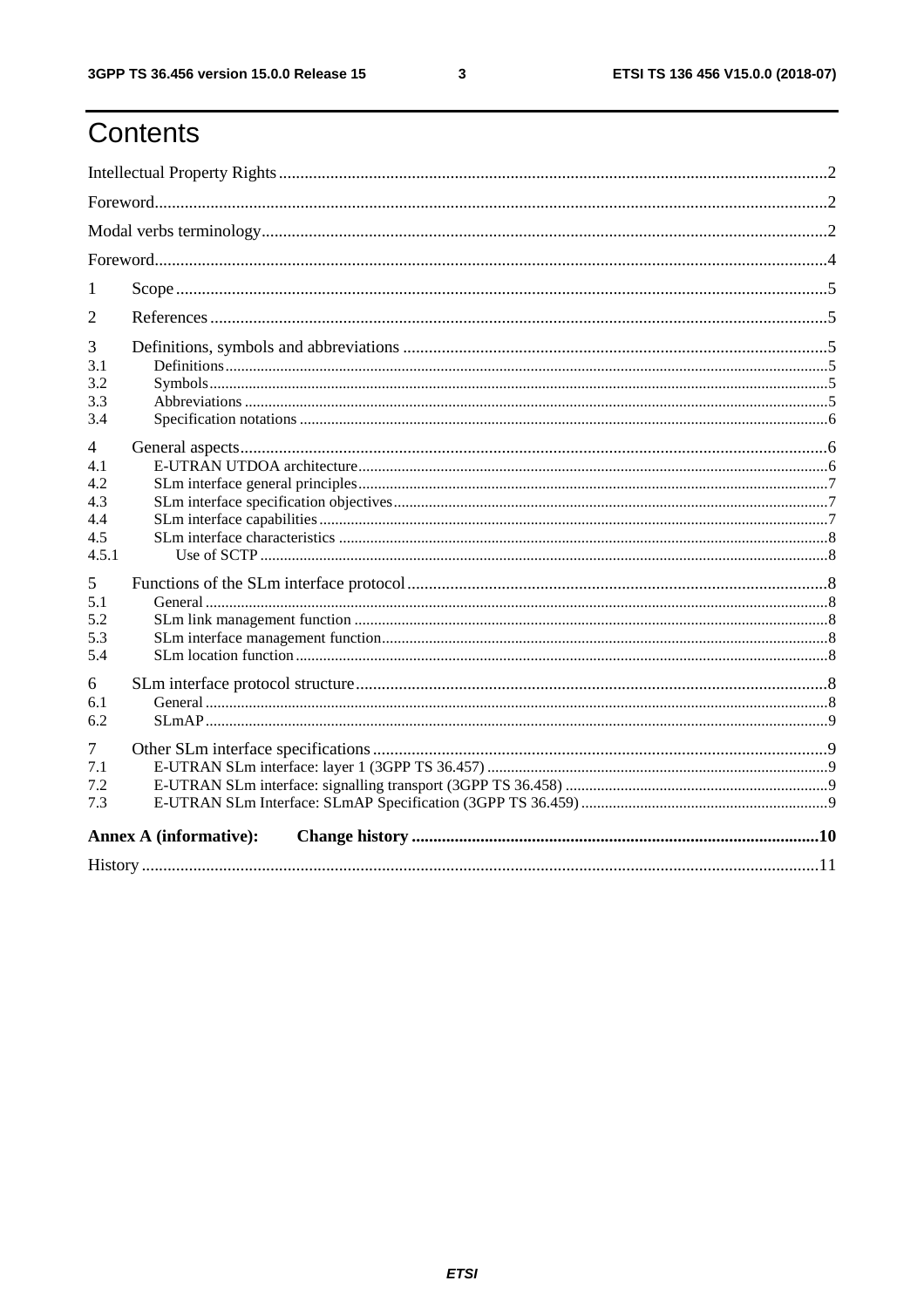## Foreword

This Technical Specification has been produced by the 3rd Generation Partnership Project (3GPP).

The contents of the present document are subject to continuing work within the TSG and may change following formal TSG approval. Should the TSG modify the contents of the present document, it will be re-released by the TSG with an identifying change of release date and an increase in version number as follows:

Version x.y.z

where:

- x the first digit:
	- 1 presented to TSG for information;
	- 2 presented to TSG for approval;
	- 3 or greater indicates TSG approved document under change control.
- y the second digit is incremented for all changes of substance, i.e. technical enhancements, corrections, updates, etc.
- z the third digit is incremented when editorial only changes have been incorporated in the document.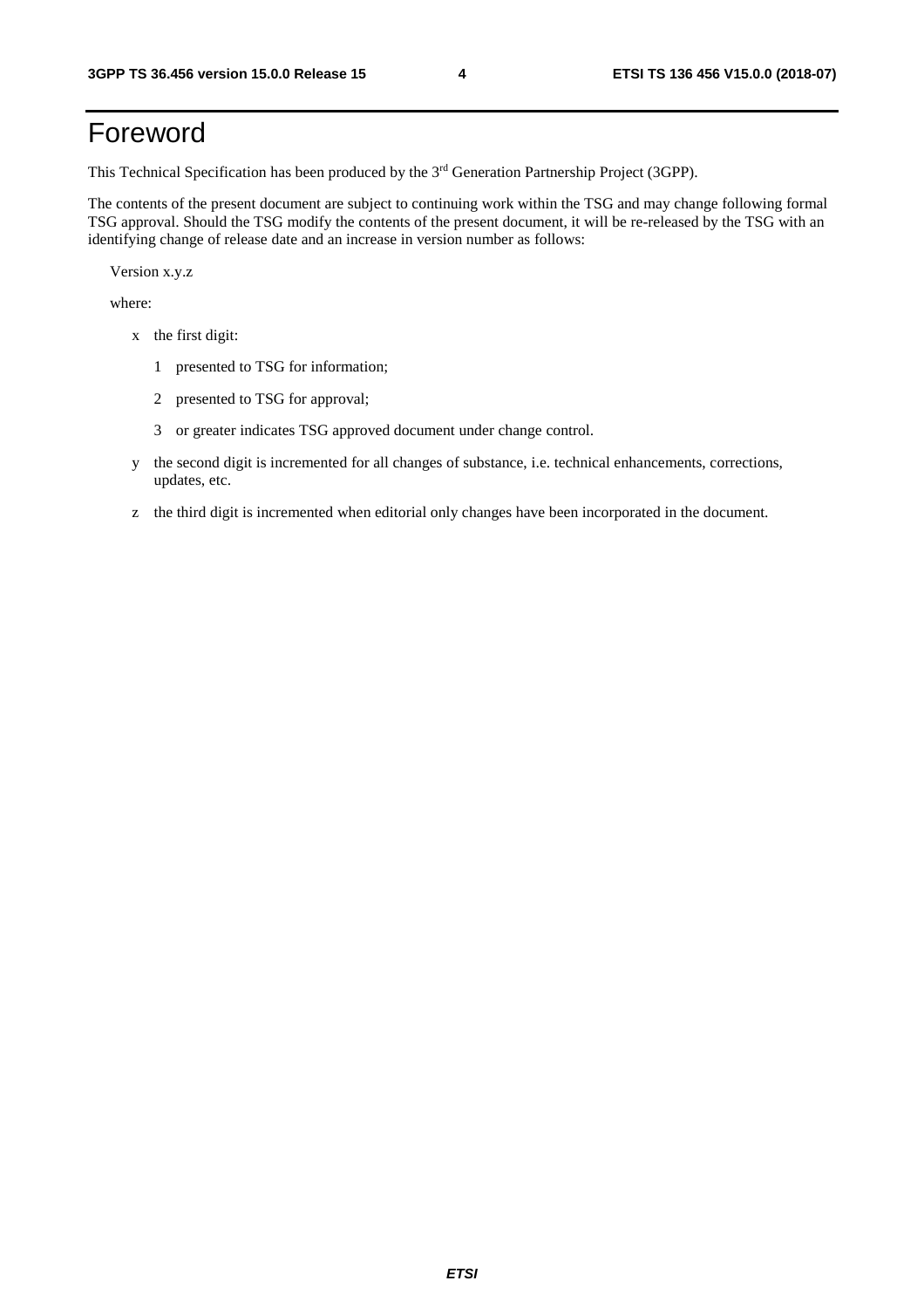### 1 Scope

The present document is an introduction to the 3GPP TS 36.45x series of technical specifications that define the SLm interface for the interconnection of the Evolved Serving Mobile Location Centre (E-SMLC) to the Location Measurement Unit (LMU) components of the Evolved Universal Terrestrial Radio Access Network (E-UTRAN).

## 2 References

The following documents contain provisions which, through reference in this text, constitute provisions of the present document.

- References are either specific (identified by date of publication, edition number, version number, etc.) or non-specific.
- For a specific reference, subsequent revisions do not apply.
- For a non-specific reference, the latest version applies. In the case of a reference to a 3GPP document (including a GSM document), a non-specific reference implicitly refers to the latest version of that document *in the same Release as the present document*.
- [1] 3GPP TR 21.905: "Vocabulary for 3GPP Specifications".
- [2] 3GPP TS 36.305: "Evolved Universal Terrestrial Radio Access Network (E-UTRAN); Architecture description".
- [3] 3GPP TS 36.457: "Evolved Universal Terrestrial Radio Access Network (E-UTRAN); SLm interface layer 1".
- [4] 3GPP TS 36.458: "Evolved Universal Terrestrial Radio Access Network (E-UTRAN); SLm interface signalling transport".
- [5] 3GPP TS 36.459: "Evolved Universal Terrestrial Access (E-UTRA); SLm interface Application Protocol (SLmAP)".
- [6] IETF RFC 4960 (2007-09): "Stream Control Transmission Protocol".

## 3 Definitions, symbols and abbreviations

#### 3.1 Definitions

For the purposes of the present document, the terms and definitions given in TR 21.905 [1] and the following apply. A term defined in the present document takes precedence over the definition of the same term, if any, in TR 21.905 [1].

#### 3.2 Symbols

For the purposes of the present document, the following symbols apply:

#### 3.3 Abbreviations

For the purposes of the present document, the abbreviations given in TR 21.905 [1] and the following apply. An abbreviation defined in the present document takes precedence over the definition of the same abbreviation, if any, in TR 21.905 [1].

| E-SMLC         | E-UTRAN Serving Mobile Location Centre |
|----------------|----------------------------------------|
| eNB            | E-UTRAN Node B                         |
| EPC.           | <b>Evolved Packet Core</b>             |
| <b>EPS</b>     | <b>Evolved Packet System</b>           |
| <b>E-UTRAN</b> | Evolved UTRAN                          |
| IP             | Internet Protocol                      |
| LMU            | <b>Location Measurement Unit</b>       |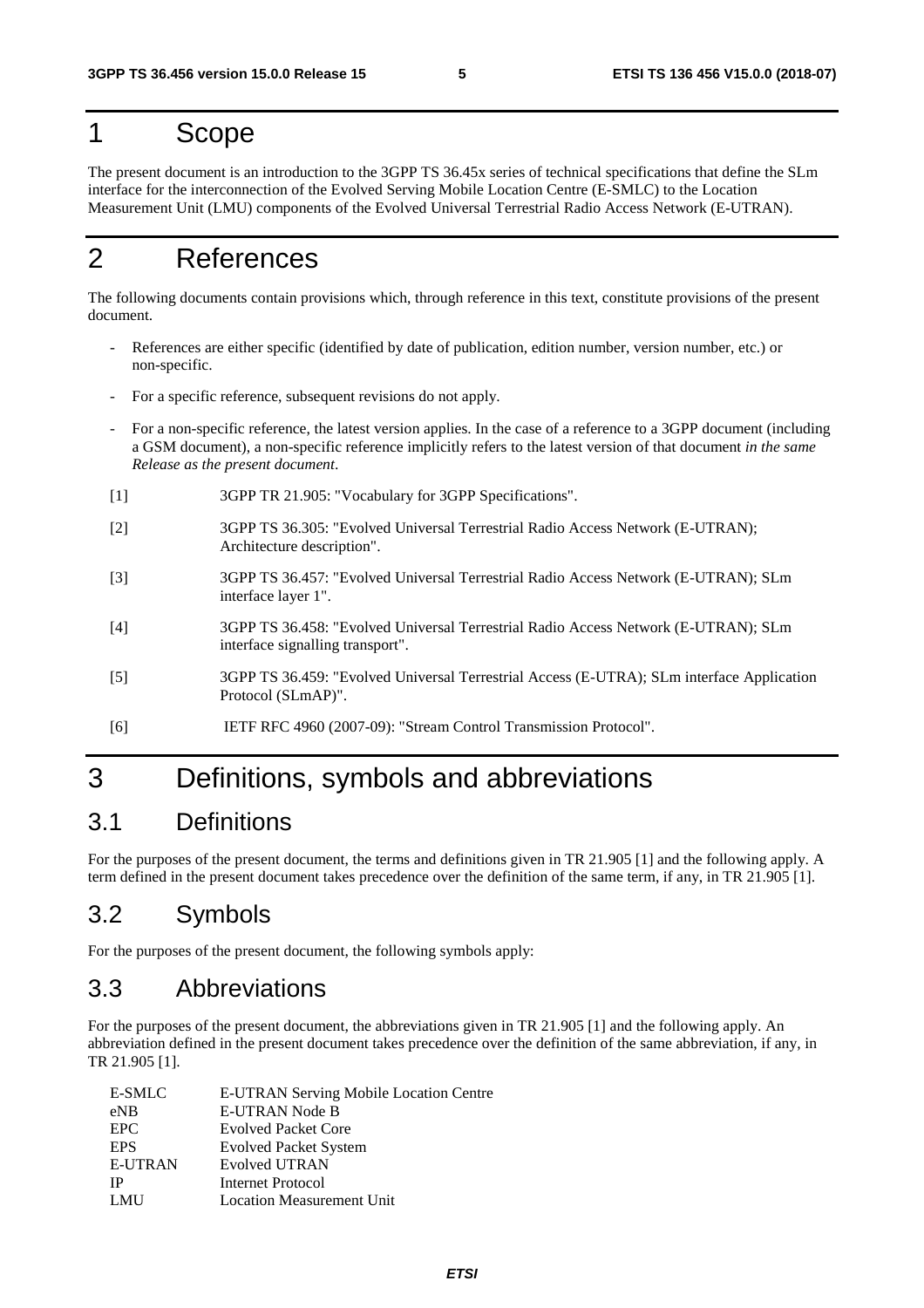| <b>LTE</b>      | Long Term Evolution                         |
|-----------------|---------------------------------------------|
| <b>MME</b>      | <b>Mobility Management Entity</b>           |
| O&M             | <b>Operation and Maintenance</b>            |
| QoS             | <b>Quality of Service</b>                   |
| <b>RNL</b>      | Radio Network Layer                         |
| SL <sub>m</sub> | <b>SLm Control Plane Interface</b>          |
| <b>SLmAP</b>    | <b>SLm Application Protocol</b>             |
| <b>SAP</b>      | Service Access Point                        |
| <b>SCTP</b>     | <b>Stream Control Transmission Protocol</b> |
| <b>TNL</b>      | <b>Transport Network Layer</b>              |
| <b>UTDOA</b>    | Uplink Time Difference of Arrival           |
|                 |                                             |

### 3.4 Specification notations

For the purposes of the present document, the following notations apply:

- Procedure When referring to a procedure in the specification the Procedure Name is written with the first letters in each word in upper case characters followed by the word "procedure", e.g. Radio Network Layer procedures.
- Message When referring to a message in the specification the MESSAGE NAME is written with all letters in upper case characters followed by the word "message", e.g. RADIO LINK SETUP REQUEST message.

### 4 General aspects

### 4.1 E-UTRAN UTDOA architecture

The E-UTRAN is layered into a Radio Network Layer (RNL) and a Transport Network Layer (TNL). The E-UTRAN architecture, i.e. the E-UTRAN logical nodes and interfaces between them, are defined as part of the Radio Network Layer.

The overall architecture for UE positioning is described in TS 36.305 [2]. The E-UTRAN network based positioning architecture consists of a set of LMUs (either standalone or eNB-integrated LMUs as described in TS 36.305 [2]) contained in the E-UTRAN connected to the E-SMLC in the EPC through the SLm.

This subclause specifies only the architecture of the SLm interface, and shall not constrain the network architecture of either core or radio access networks.

The SLm interface is specified at the boundary between the LMUs and the E-SMLC. Figure 1 depicts the logical division of the SLm interface. From the SLm perspective, the E-UTRAN access point is an LMU, and the EPC access point is the E-SMLC.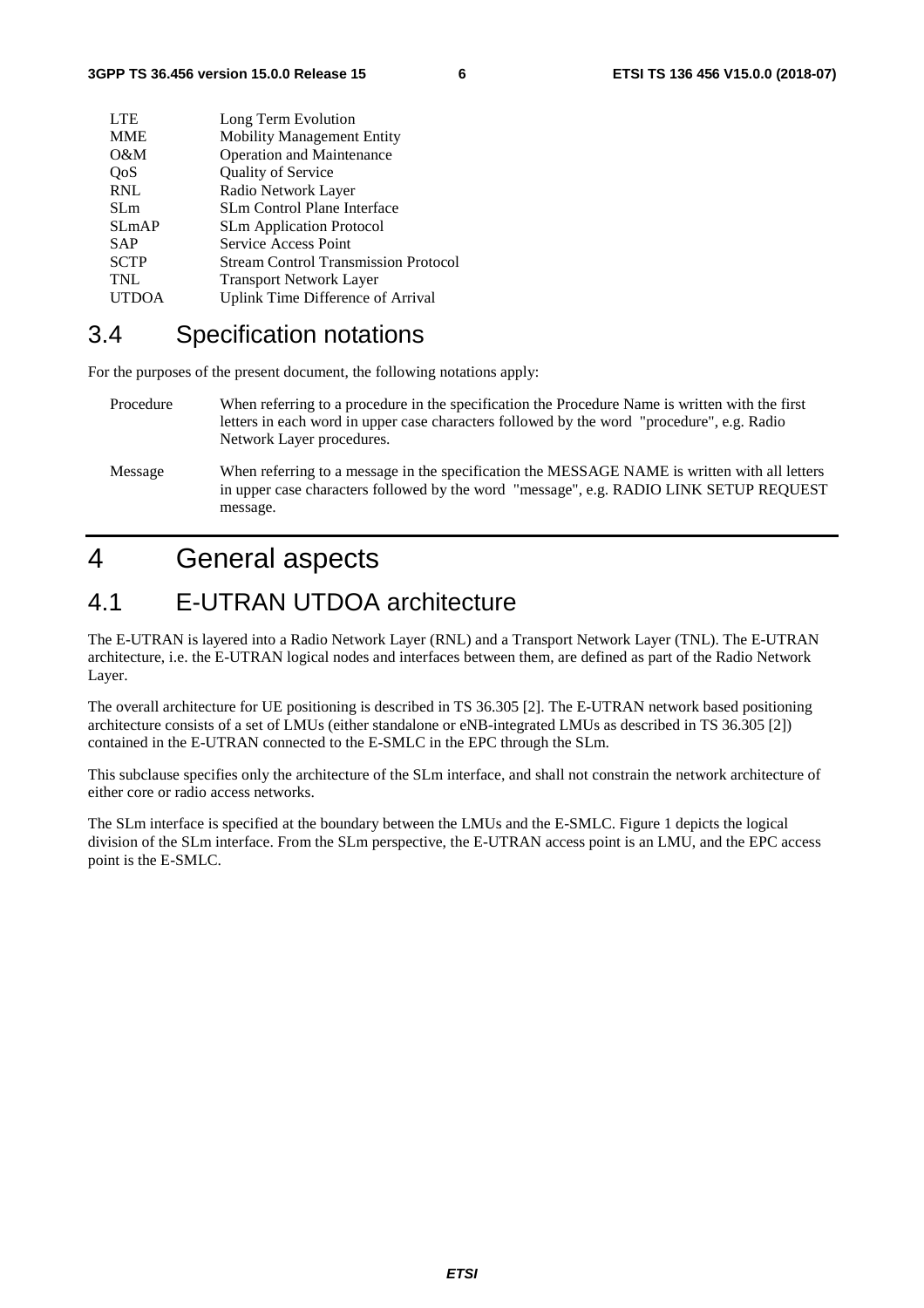

#### **Figure1 SLm Interface architecture**

The E-UTRAN may thus have several SLm access points towards the EPC. As a minimum, each SLm access point (in E-UTRAN or EPC) shall independently fulfil the requirements of the relevant SLm specifications (36.x1x series - see clause 7).

SLm is a logical interface.

There is only one SLm logical interface between an LMU and a given E-SMLC. However, an LMU can be connected to multiple E-SMLCs using different logical SLm interfaces.

#### 4.2 SLm interface general principles

The general principles for the specification of the SLm interface are as follows:

- the SLm interface should be open;
- the SLm interface shall support the exchange of signalling information between the LMU and E-SMLC;
- from a logical standpoint, the SLm is a point-to-point interface between an LMU within the E-UTRAN and an E-SMLC in the EPC. A point-to-point logical interface should be feasible even in the absence of a physical direct connection between the LMU and E-SMLC.

#### 4.3 SLm interface specification objectives

The SLm interface specification shall facilitate the following:

- inter-connection of E-SMLCs with LMUs supplied by different manufacturers;
- separation of SLm interface Radio Network functionality and Transport Network functionality to facilitate introduction of future technology.

#### 4.4 SLm interface capabilities

The SLm interface supports:

- procedures to establish, maintain and release connections between the E-SMLC and LMUs;
- the separation of each LMU on the protocol level for specific signalling management;
- location services by transferring location requests from the E-SMLC to LMUs, and UL RTOA measurements from LMUs to E-SMLC;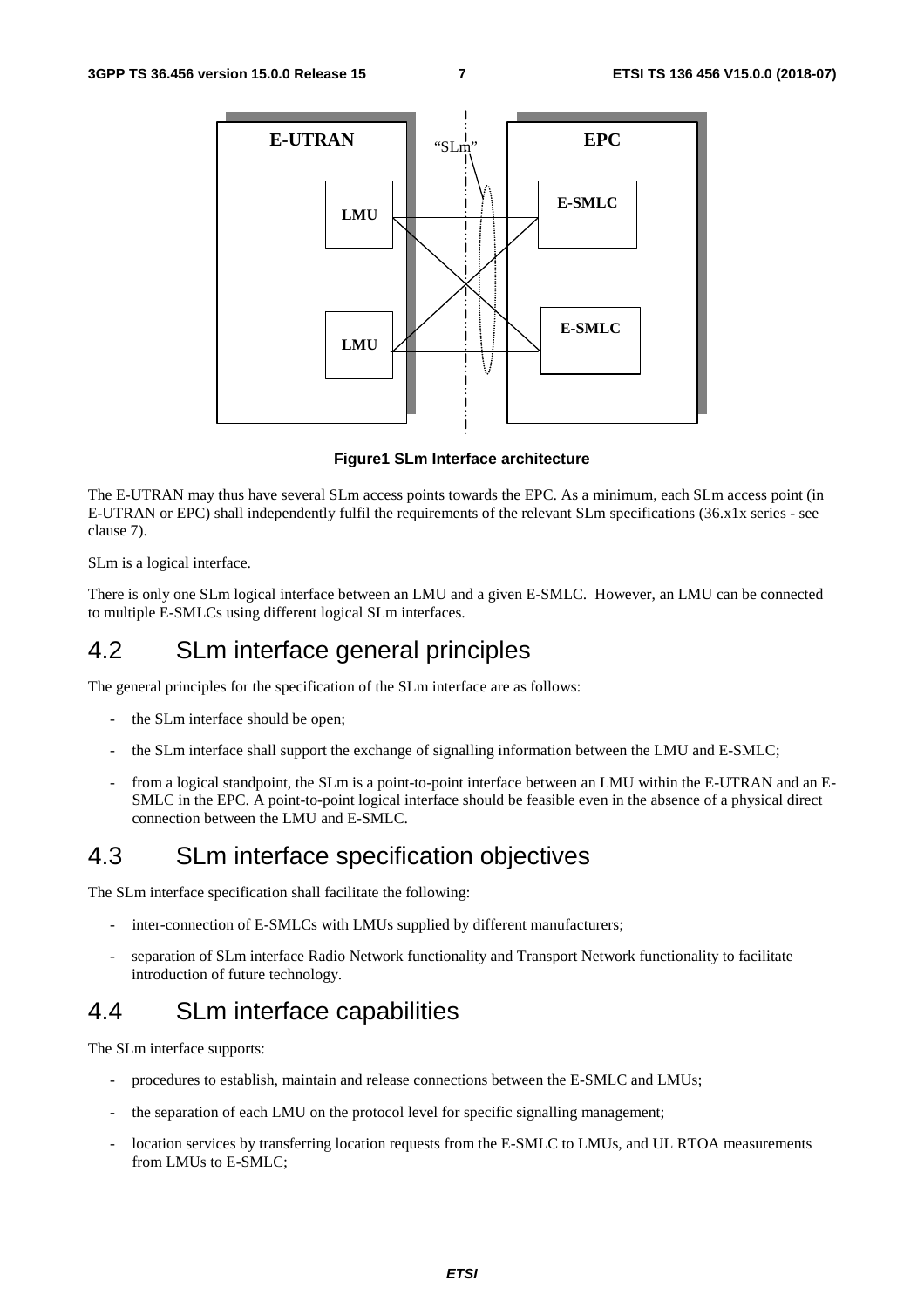### 4.5 SLm interface characteristics

#### 4.5.1 Use of SCTP

The SCTP (IETF RFC 4960 [7]) is used to support the exchange of SLm Application Protocol (SLmAP) signalling messages between an LMU and an E-SMLC.

## 5 Functions of the SLm interface protocol

#### 5.1 General

The following sections describe the functions to fulfil the SLm interface capabilities.

### 5.2 SLm link management function

The SLm signalling link management function provides a reliable transfer of the signalling between LMU and E-SMLC.

#### 5.3 SLm interface management function

The error indication function is used by the LMU (respectively the E-SMLC) to indicate to the E-SMLC (respectively the LMU) that a logical error has occurred.

The reset procedure is used to initialize the peer entity after node setup and after a failure event has occurred. This procedure can be initiated by the E-SMLC or the LMU. The information about the LMU capabilities after a reset is preserved in the E-SMLC.

The SLm Setup procedure allows the exchange of application level data, e.g. capability, needed for the LMU and E-SMLC to interoperate correctly on the SLm interface. This procedure is originated by the LMU only and initiates the setup of the SLmAP contexts to the E-SMLC.

### 5.4 SLm location function

The location function is used by the E-SMLC to request the LMU to perform UL RTOA measurements. The LMU reports UL RTOA measurements back to the requesting E-SMLC.

## 6 SLm interface protocol structure

Editor's Note: Protocol Structure following the structure defined in TS 36.305 [2].

#### 6.1 General

The network signalling over SLm consists of the SLm Application Protocol (SLmAP). The SLmAP consists of mechanisms to handle all procedures between the E-SMLC in the EPC and LMUs in the E-UTRAN.

Over the SLm interface the SLmAP protocol is, e.g., used to:

- Request LMUs to perform UL RTOA measurements of target UE SRS transmissions.
- Transfer of completed UL RTOA measurements from the LMU to the E-SMLC.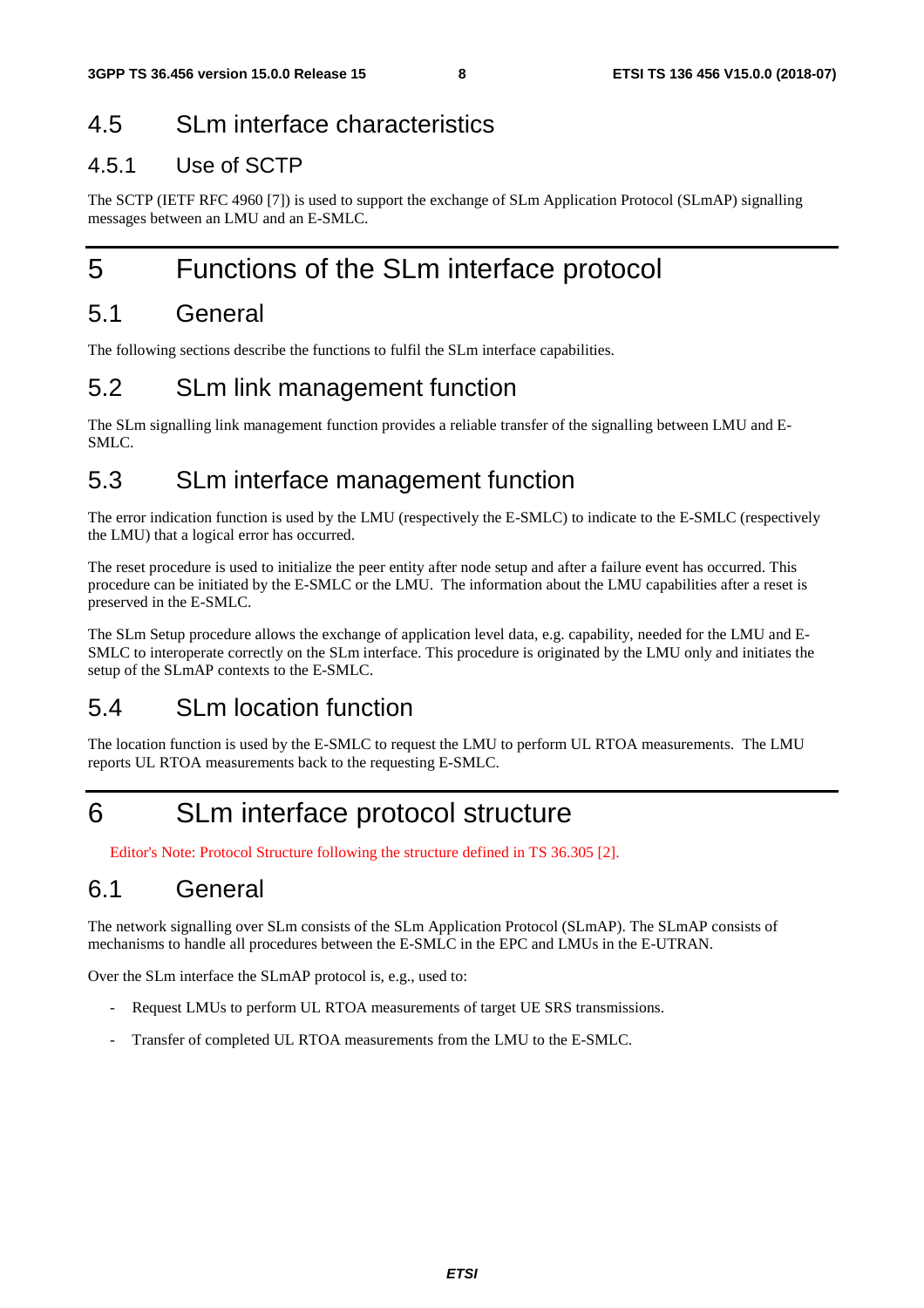### 6.2 SLmAP

Figure 6.1 shows the protocol structure for SLmAP, following the structure described in TS 36.305 [2].



#### **Figure 6.1: Interface protocol structure for SLmAP**

The Transport Network Layer is based on IP transport, comprising SCTP on top of IP.

## 7 Other SLm interface specifications

Editor's Note: Description of the other related specifications.

### 7.1 E-UTRAN SLm interface: layer 1 (3GPP TS 36.457)

3GPP TS 36.457 [3] specifies the physical layer technologies that may be used to support the SLm interface.

### 7.2 E-UTRAN SLm interface: signalling transport (3GPP TS 36.458)

3GPP TS 36.458 [4] specifies the signalling bearers for the SLmAP for the SLm interface.

### 7.3 E-UTRAN SLm Interface: SLmAP Specification (3GPP TS 36.459)

3GPP TS 36.459 [5] specifies the SLmAP for radio network control plane signalling over the SLm interface.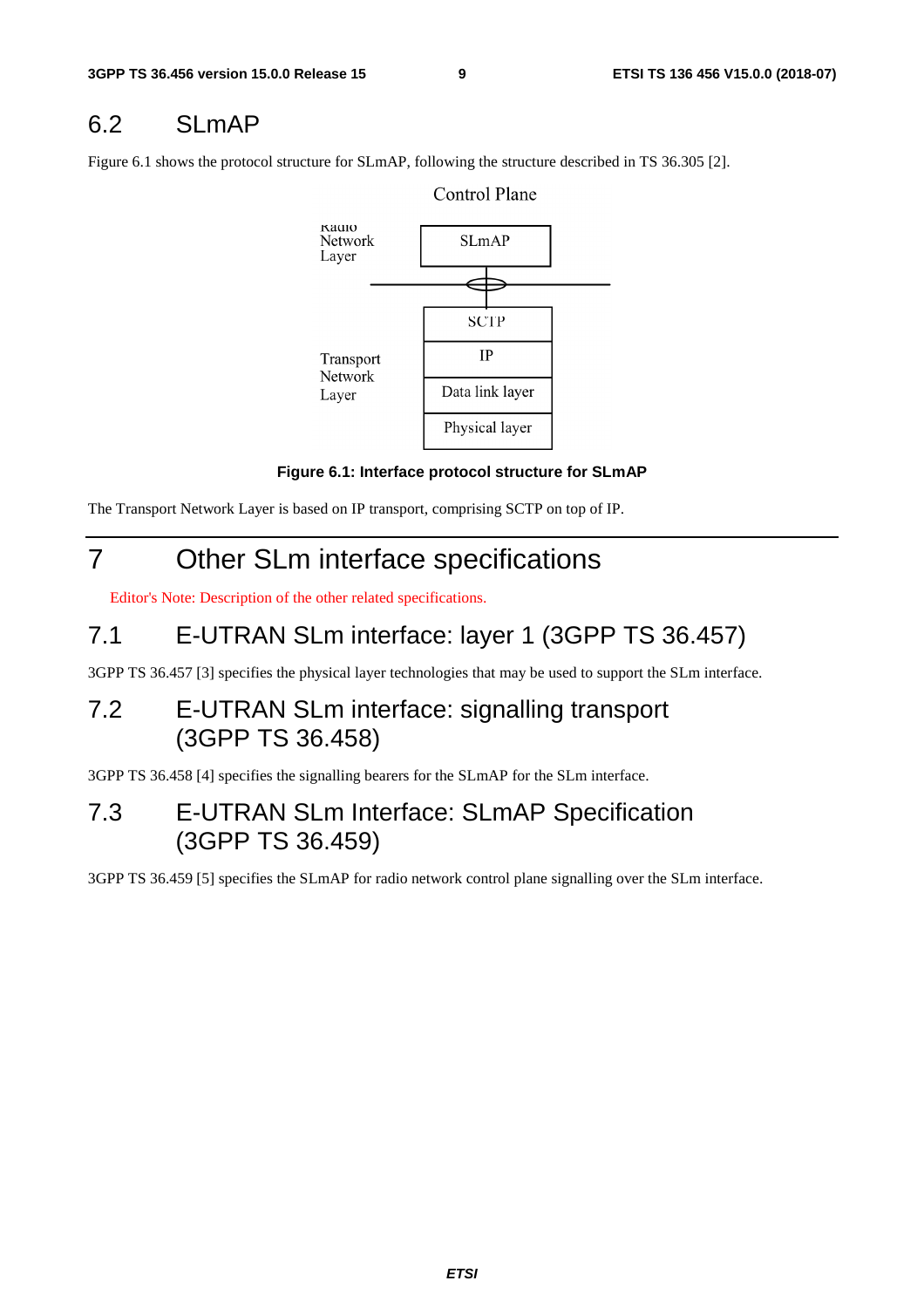## Annex A (informative): Change history

| <b>Change history</b>                                                             |                                |              |        |  |                                                 |        |
|-----------------------------------------------------------------------------------|--------------------------------|--------------|--------|--|-------------------------------------------------|--------|
| <b>ITSG # TSG Doc.</b><br><b>Date</b><br><b>CR Revi</b><br><b>Subject/Comment</b> |                                | <b>New</b>   |        |  |                                                 |        |
| 2012-12                                                                           |                                | 58 RP-121766 |        |  | Approved in RAN#58 and put under change control | 11.0.0 |
| 2014-09                                                                           |                                |              |        |  | Update to Rel-12 version (MCC)                  | 12.0.0 |
| 2015-12                                                                           | Update to Rel-13 version (MCC) |              | 13.0.0 |  |                                                 |        |

| <b>Change history</b> |                |             |            |  |  |                                                  |            |
|-----------------------|----------------|-------------|------------|--|--|--------------------------------------------------|------------|
| <b>Date</b>           | <b>Meeting</b> | <b>TDoc</b> | <b>ICR</b> |  |  | <b>Rev Cat Subject/Comment</b>                   | <b>New</b> |
|                       |                |             |            |  |  |                                                  | version    |
| 2017-03               | SA#75          |             |            |  |  | Promotion to Release 14 without technical change | 14.0.0     |
| 2018-06               | SA#80          |             |            |  |  | Promotion to Release 15 without technical change | 15.0.0     |